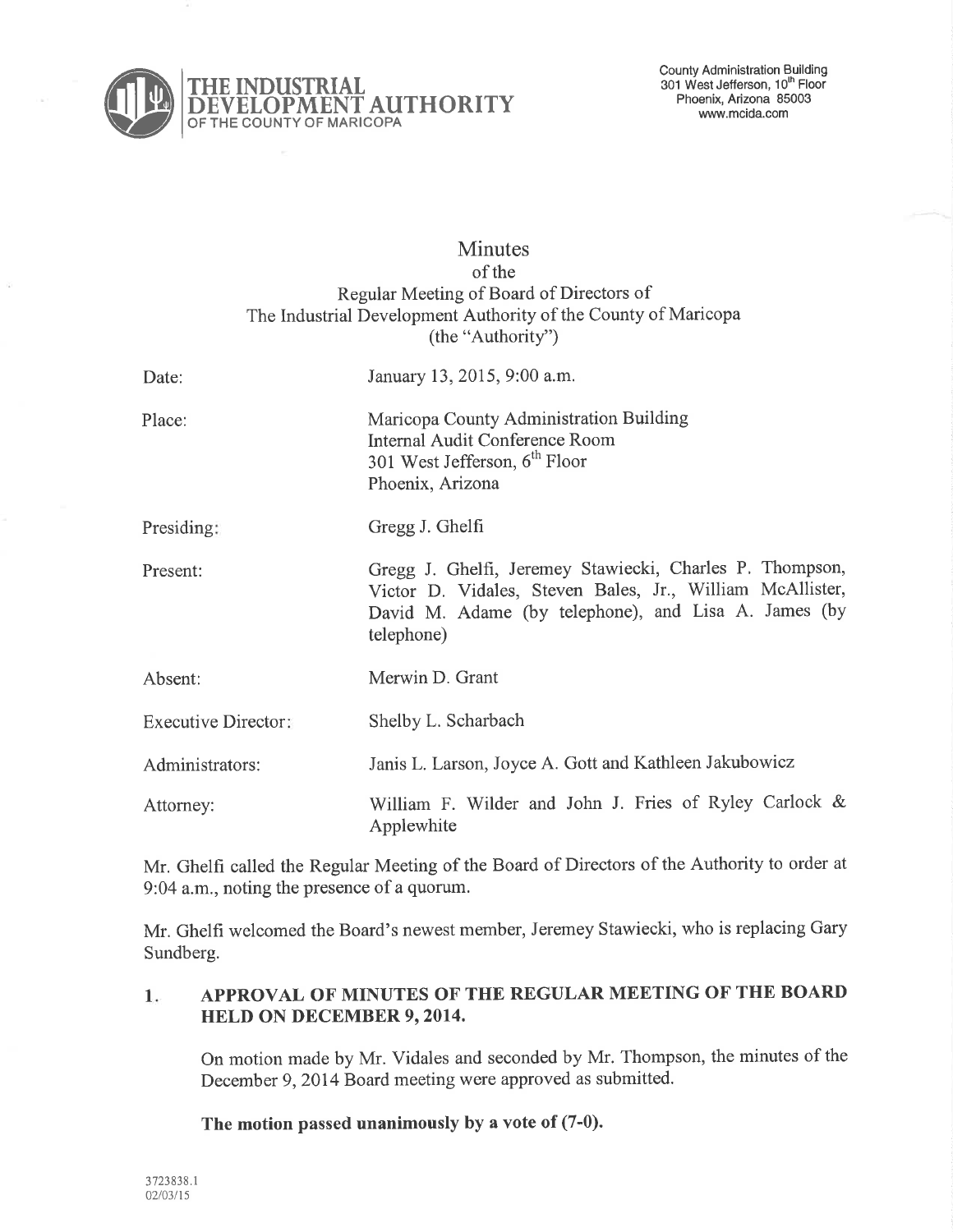# 5. LEGISLATIVE REPORT, DISCUSSION AND ACTION AS DETERMINED.

Courtney LeVinus was present to give an update on legislative matters.

Ms. LeVinus explained that the Legislature formally started its new session on January 12, 2015, and the Governor delivered his state of the State address. The budget is his biggest priority. There is currently a \$500 million deficit in the State's budget and at least a \$1 billion budget deficit going into fiscal year 2016. The slow economic recovery in Arizona is not helping the situation. The Governor plans to release his budget on January 16,2015. There is a potential for the budget to move quickly this year as the House and Senate leaderships seem to be working with the Governor.

Ms. LeVinus said The Industrial Development Authority of the City of Phoenix, Arizona ("PIDA") will be reintroducing their legislation from last year as H.B.2323. This legislation was promoted as a Jobs Bill in 2014, and the Authority was able to amend the bill while in the Senate Appropriations Committee. The Authority did not support the bill, but stayed neutral.

## Ms. James joined the meeting by telephone at 9: I2 .m.

Ms. LeVinus reminded the Board that last year a suggestion was made to PIDA that rather than creating new legislation, maybe the current legislation could be expanded to include these types of projects in a non-tax-exempt status; however, PIDA did not want to expand current legislation.

Mr. Wilder said he felt the current legislation is already very broad, and what PIDA was eliminating was the approving actions of the City Council and Board of Supervisors, and eliminating the need to report matters to the Arizona Attorney General. Mr. Wilder said he felt all the changes they want to see could be done within the framework of the existing legislation.

Mr. Thompson asked that Ms. LeVinus provide the Board with the final proposed bill from last year as amended.

#### DISCUSSION AND ACTION AS DETERMINED REGARDING ADOPTION OF A RESOLUTION APPROVING AND CONSENTING TO THE SALE OF SHADOW CREEK APARTMENTS AND THE ASSUMPTION OF THE TAX REGULATORY AGREEMENT BY TEMPE 266,LLC. 2.

Mr. Wilder explained that the Authority issued \$5.6 million of bonds in 1994 to finance the Shadow Creek Apartments project, located at 2334 West University Avenue, Mesa, Arizona. The original borrower in the transaction was Ambassador I, L.P. The project was encumbered by a regulatory agreement which required <sup>a</sup> portion of the units to be set aside for low to moderate income persons/families. Under the federal tax law, the regulatory agreement has a term of 20 years. The bonds were paid in fulI in2009; however, the regulatory agreement continues through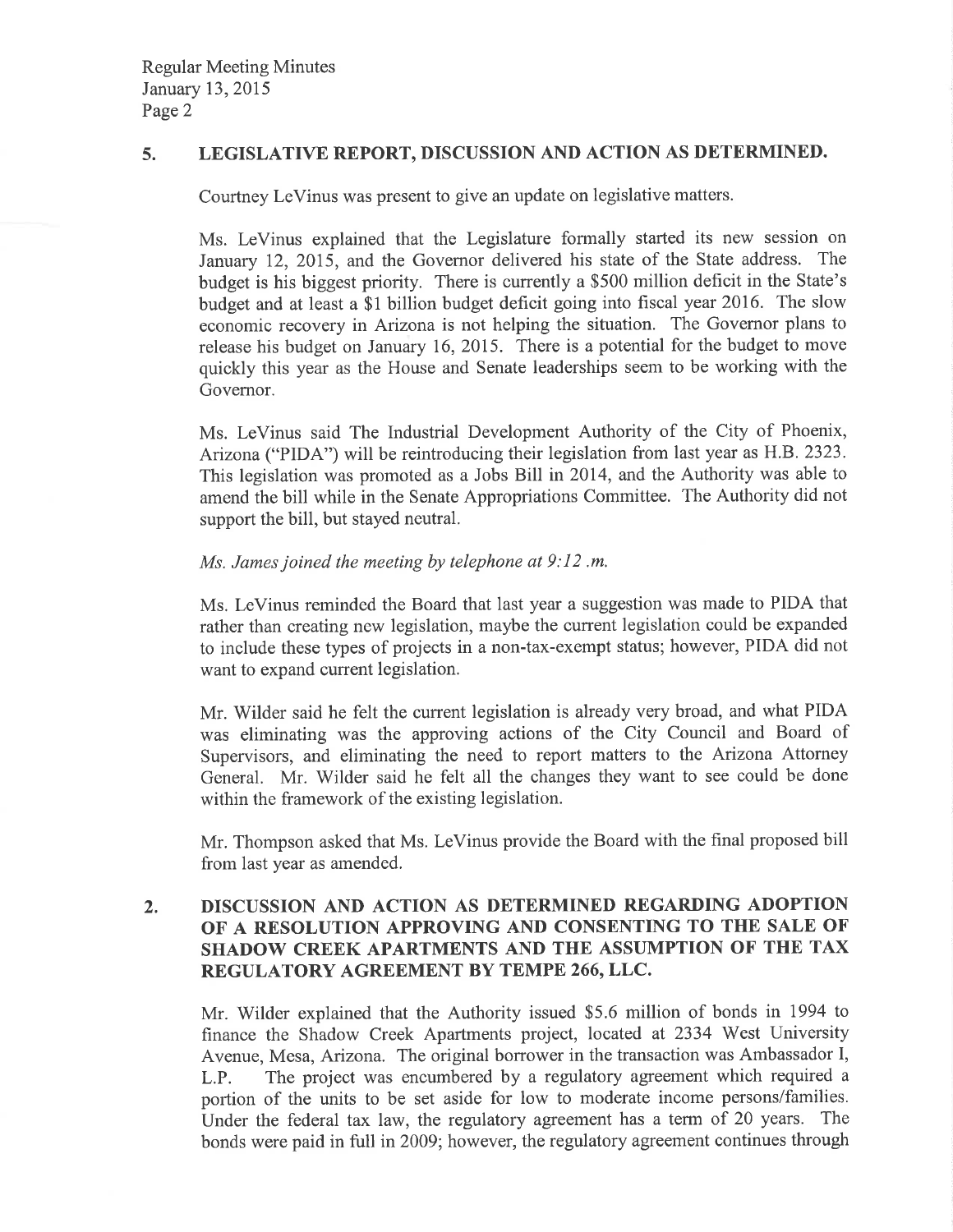the Qualified Project Period, which is 20 years. In August 2011, the Authority approved a transfer of the project to Green Leaf University, L.P., which assumed the obligations of the regulatory agreement. The regulatory agreement will expire on March 1, 2015; however, the sale of the property is expected to take place prior to March  $1<sup>st</sup>$ . The project is in compliance with the set aside requirements.

The current owner is now proposing a sale and assumption of the regulatory agreement to Tempe 266,LLC.

Mr. Wilder said he would recommend adoption of the resolution distributed to the Board Members approving the sale and assumption of the regulatory agreement encumbering the Shadow Creek Apartments.

After further discussion and upon motion made by Mr. Thompson and seconded by Mr. McAllister, the following was adopted:

RESOLVED to adopt the Resolution in the form presented to the meeting consenting to the sale of the Shadow Creek Apartments Project to Tempe 266, LLC, a Washington State limited liability company, and approving, adopting and authorizing the execution of an Assumption and Amendment Agreement with respect to the Regulatory Agreement and Declaration of Restriction Covenants that encumbers the Shadow Creek Apartments Project.

### $3.$ DISCUSSION AND ACTION AS DETERMINED REGARDING ADOPTION OF A RESOLUTION DESIGNATING PERSONS TO BE AUTHORIZED SIGNERS OF AUTHORITY DOCUMENTS, AUTHORIZED SIGNERS ON AUTHORITY BANK AND INVESTMENT ACCOUNTS, DESIGNATING AUTHORIZFD AUTHORITY REPRESENTATIVES TO CONDUCT PUBLIC HEARINGS AND RELATED MATTERS.

Mr. Wilder explained that with new Board Members recently added to the Authority's Board, he felt it would be appropriate to bring this resolution forward in order to authorize each Board Member to be a signer on documents, to be a signer on bank accounts and to be entitled to conduct public hearings, if need be.

After further discussion and upon motion made by Mr. Bales and seconded by Mr. Thompson, the following was adopted:

RESOLVED to adopt a resolution in the form presented to the meeting designating persons to be authorized signers of documents, authorized signers of bank and financial accounts and designating persons authorized to conduct public hearings on behalf of the Authority.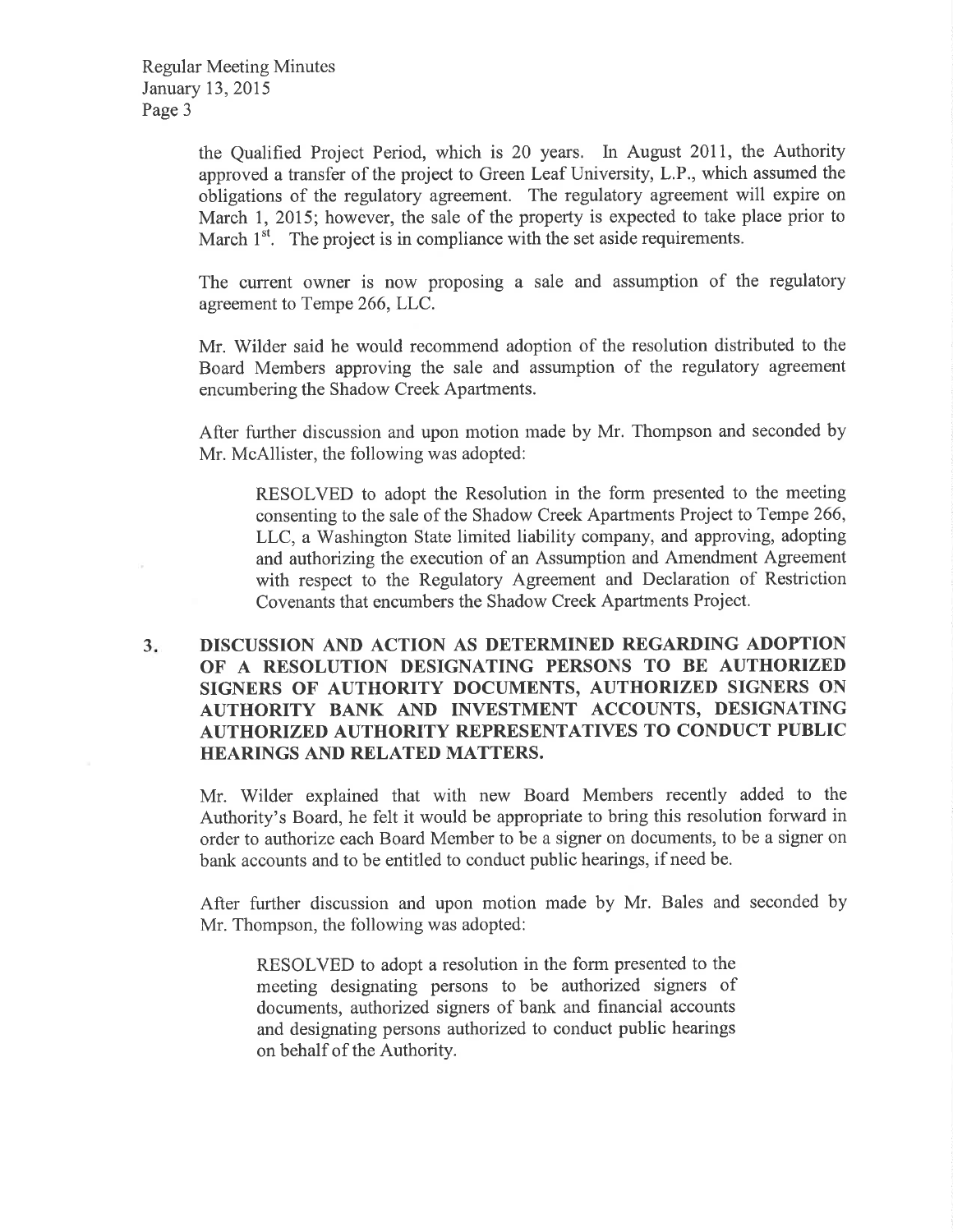# 4. DISCUSSION AND ACTION AS DETERMINED TO AUTHORIZE TIIE AUTHORITY TO RESERVE THROUGH THE ARIZONA COMMERCE AUTHORITY AN ALLOCATION OF VOLUME CAP FOR A SINGLE FAMILY MORTGAGE REVENUE BOND PROGRAM AND/OR QUALIFIED MORTGAGE CREDIT CERTIFICATE PROGRAM.

Mr. Wilder referred to a previously distributed memorandum to the Board regarding the allocation reseryation process for single family MRB/MCC volume cap with the Arizona Commerce Authority. The total volume cap allocation for the State of Anzona for 2015 is \$673,148,400. Of that amount, the Authority's single family MRB/MCC allocation portion is \$87,734,932.

The Authority will need to reserve its allocation by January 3I, 2015; however, would not be required to pay for the allocation until June 30, 2015 if the Authority determines to take down their allocation.

Mr. Wilder recommended the Authority reserve the 2015 allocation

After further discussion and upon motion made by Mr. Thompson and seconded by Mr. McAllister, the following was adopted:

RESOLVED to authorize the Authority to reserve, through the Arizona Commerce Authority, a 2015 allocation of available amounts for tax-exempt financing for a qualified mortgage revenue bond and/or qualified mortgage credit certificate program to be undertaken either alone or jointly with one or more eligible entities.

The motion passed unanimously by a vote of (8-0).

# 6. DISCUSSION AND ACTION AS DETERMINED REGARDING THE <sup>2012</sup> HOME IN FIVE ADVANTAGE MORTGAGE ORIGINATION PROGRAM.

Ms. Scharbach reported that as of January 12, 2015, the program has closed, or is in the process of closing, 3,942 loans totaling over \$637,000,000. The program continues to be very active with over 80 lenders in the program. Ms. Scharbach said iMortgage continues to be the top lender in the program with 11.3% of the total loans. Other top lenders include Nova Home Loans, Academy Mortgage, and AmeriFirst Financial. The current mortgage loan rate in the program is 45% for a 3O-year fixed loan.

Ms. Scharbach reported that Mark O'Brien of Raymond James will attend the Authority's February I0,2015 meeting to provide a full report to the Board.

Mr. Thompson requested information regarding the HUD examination. Ms. Scharbach explained that HUD's Office of the Inspector General first starting asking questions regarding Nova Home Loans, and said their audit was specific to Nova Home Loans. Documents being requested seem to indicate HUD is looking at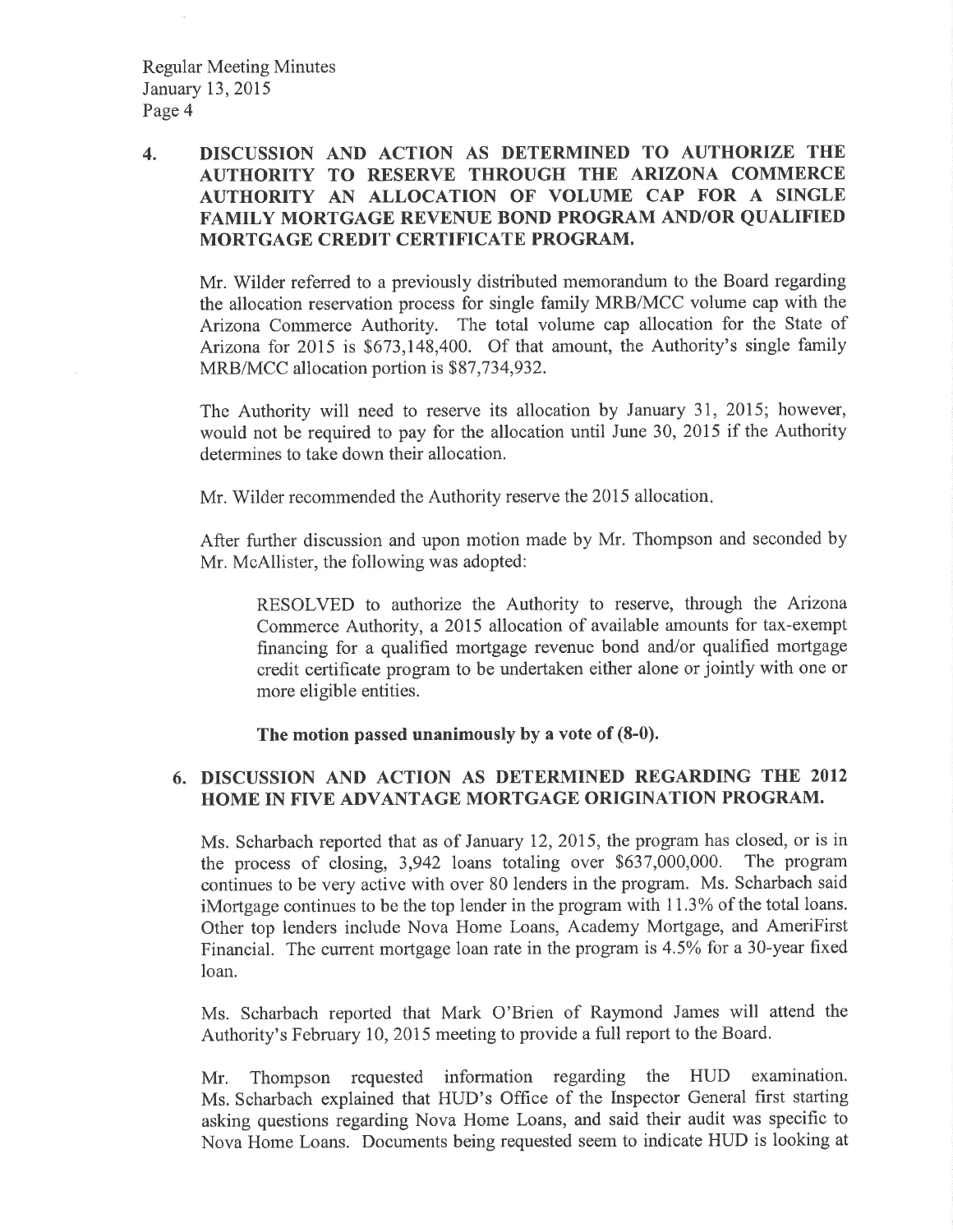the program itself rather than just Nova Home Loans. Ms. Scharbach said both the Authority and the Phoenix IDA have been working closely with Raymond James to supply information to HUD.

Ms. Scharbach said she believed part of the issue with HUD is that they may not understand how the program works and may not realize the Authority and the Phoenix IDA are housing finance authorities ("HFAs").

Mr. Thompson questioned whether HUD is reviewing Nova Home Loans in other cities around the country or just the local program. Ms. Scharbach indicated that Raymond James is using the same program with other HFAs in l1 states across the country, and she would request the information from Mr. O'Brien.

# 7. STATUS REPORT FROM THE COMMUNITY INVESTMENT 7. STATUS REPORT FROM THE COMMUNITY INVESTMENT<br>COMMITTEE AND DISCUSSION AND ACTION AS DETERMINED REGARDING THE GUIDELINES FOR THE AUTHORITY'S COMMUNITY INVESTMENTS.

Mr. Vidales reminded the Board that the Community Investment Committee (the "CIC") has been working on developing guidelines for Authority grants, and has been working with Jacky Alling of Arizona Community Foundation ("ACF") to serve as <sup>a</sup> third party to administer grants.

A redlined version of the guidelines were distributed to the Board, taking into consideration the comments provided by Mr. Sundberg at the Authority's December 2014 Board meeting and any additional issues that were previously discussed. A copy of the redlined version of the guidelines is attached hereto and made a part of these minutes.

Mr. Fries explained that the formation and function of the CIC was added to the guidelines, along with the addition of the ACF to administer grants. Mr. Fries reviewed each of the revisions made to the guidelines.

Mr. Fries pointed out that the revised guidelines now provides an opt-out provision wherein the full Board can consider an application without the matter first going through the CIC.

Mr. Fries stated that one request from Mr. Sundberg relating to requiring the majority of the Board to vote on a proposed grant was discussed by the CIC, and the CIC suggests that in order to keep with the Authority's current practice on all other matters, that grants should be considered by a majority of the quorum rather than <sup>a</sup> majority of the Board.

After a long discussion regarding grant/loan approval by a majority of the Board vs. a majority of a quorum present at a meeting, the following motion was considered: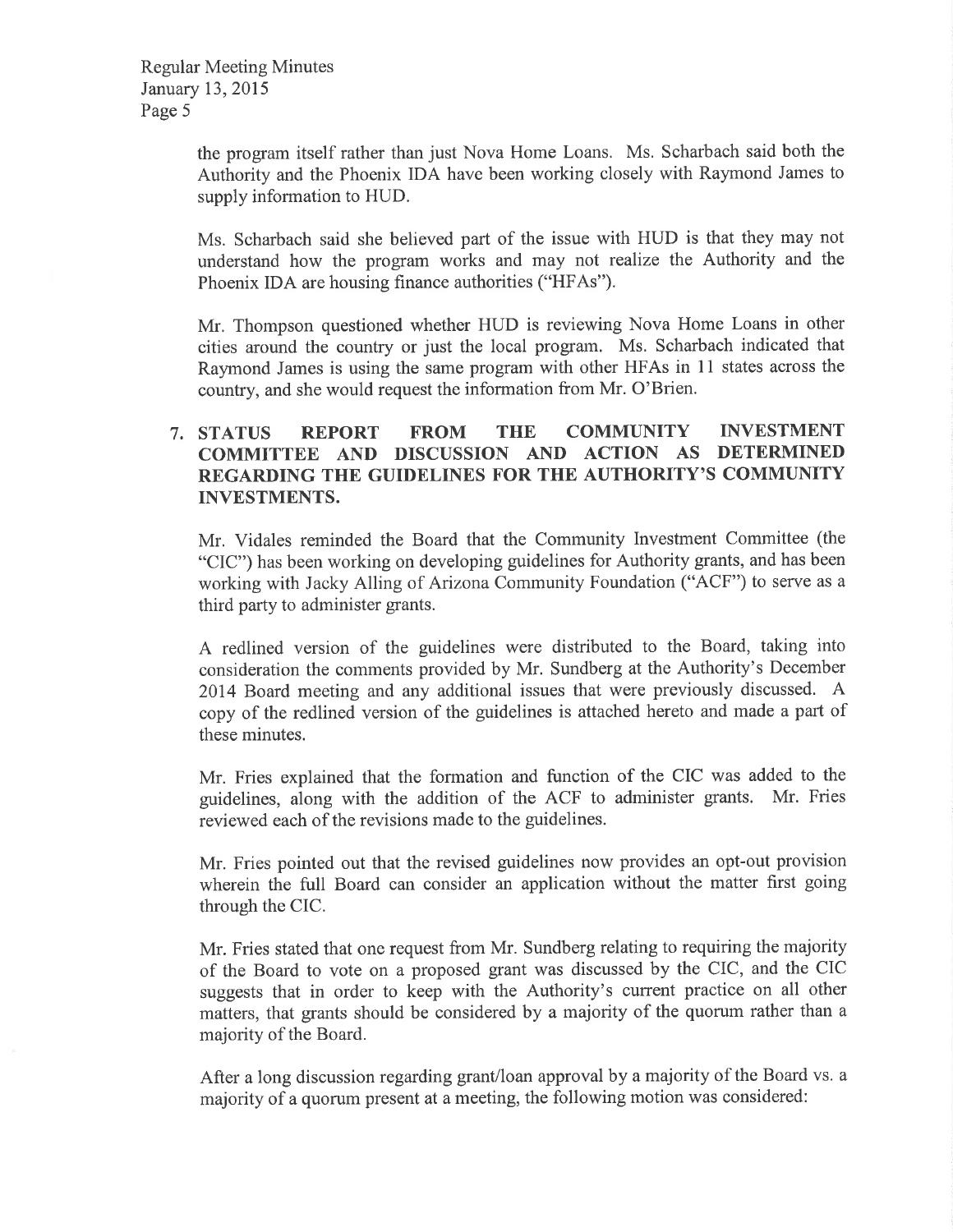Regular Meeting Minutes January 13,2015 Page 6

> MOTION by Mr. Thompson to require a majority of the Board Members to approve a grant or loan request. The motion was seconded by Mr. Bales.

> Mr. Thompson and Ms. James voted aye. Messrs. Bales, Vidales, Ghelfi, McAllister, and Stawiecki voted nay.

# The motion failed by a vote of (2 to 6).

Mr. Fries said additional language was added to the Authority's public purpose to include economic development, affordable housing, veterans' programs, and educational programs.

MOTION by Mr. Vidales to approve the Guidelines for the Authority's Community Investments as written, seconded by Mr. Adame.

## The motion passed unanimously by a vote of (8-0).

Mr. McAllister distributed a PowerPoint presentation and reviewed the same.

Mr. McAllister explained that the Authority does not have the staff and expertise to administer the grant process, so members of the CIC and Ms. Scharbach have met with ACF to help establish a program to administer grants. ACF does have the tools and expertise to administer a grant program.

Mr, McAllister said the CIC would recommend a partnership with ACF for its grant program.

Mr. McAllister explained that the CIC has narrowed down the areas that the Authority may want to consider for loans/grants - those areas being: (a) job growth/economic development, (b) affordable housing, (c) education (STEM and workforce development), (d) veterans; and (e) the homeless community.

Ms. Scharbach added that the Authority will still have some flexibility with ACF to consider other grant requests outside of those defined areas if they so choose.

After much discussion, it was decided to remove "homeless community" from page <sup>3</sup> of Mr. McAllister's PowerPoint presentation under the items that the Authority would promote.

Mr. McAllister said page 5 of the presentation is a template of the types of services ACF can provide, but is not necessarily the services that would be provided to the Authority. Those services will still need to be defined with ACF. The Authority will have the ability to review and approve the services to be provided by ACF.

Mr. McAllister explained that the proposed program with ACF would be a two-cycle, l-year pilot program, with the possibility of non-cycle requests. Cycle dates have not yet been determined. Total investment with ACF is anticipated to be \$5,5 million, of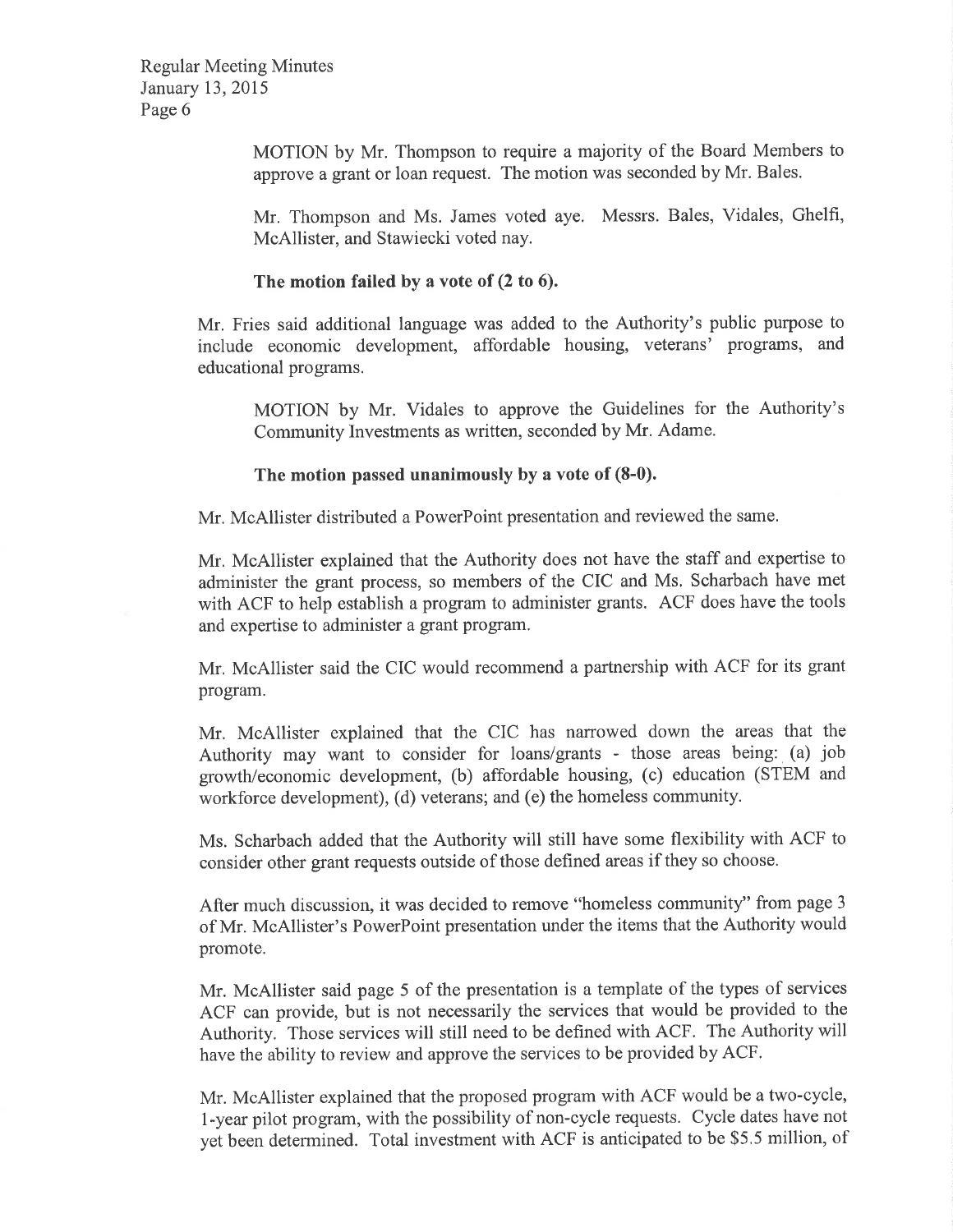which \$3.5 million would be invested in the long term fund and \$2 million would be available for immediate grant requests. The Authority would have access to its funds if it decided to pull its funds out; however, monies invested in the long term fund could take 60 days to be retumed.

Mr. McAllister said there may also be the opportunity for matching funds through ACF and its partners, based upon the criteria the Authority defines.

Mr. McAllister reviewed the fees to be charged by ACF, explaining that there will be a 1% management fee on the amount deposited into the grant fund, along with an administrative fee, which is based on a tiered level. The administrative fees are calculated annually and payable monthly, and are generally taken from the Authority's interest earnings. Net earnings are expected to be approximately 5%.

Mr. McAllister then reviewed the tentative timeline for working with ACF

Mr. Thompson asked that the full Board have the opportunity to vote on the fìnalized agreements with ACF. Ms. Scharbach said she thought the agreement with ACF should be finalized sometime in February and may be ready for the Board's approval in March.

Ms. Scharbach reminded the Board that the Authority does not have a formalized investment policy; however, the Board will need to acknowledge that in working with ACF, the Authority's current investment strategy will change. Ms. Scharbach explained that Messrs. Wilder and Fries are currently reviewing documents provided by ACF.

Ms. Scharbach then reviewed her draft handout regarding Community Investment Procedures. Ms. Scharbach explained that this document is a supplement to the guidelines to be used for internal procedures. Grant requests can come from any potential applicant, any Board Member, Supervisor, County Manager, or Executive Director. The ACF will act as the grant administrator and all grant funding requests should be directed to the ACF for application process and ongoing grant administration.

Ms. Scharbach explained that ACF will require the Authority to establish <sup>a</sup> Collaborative Fund Committee to oversee the Collaborative Fund. It is anticipated the CIC will act as the Collaborative Fund Committee.

All grant requests will be reviewed by ACF, the CIC and the full Board before any action is taken for approval. Grant requests will be reviewed by the CIC on a semiannual basis; however, the CIC will entertain off-cycle grant requests if the request is endorsed in writing by two Board of Supervisor members.

Ms. Scharbach reminded the Board that loans will not go through the ACF at this stage; however, applicants submitting loan requests will be required to complete the applicant questionnaire, which is included in the guidelines. Those applications will be submitted to the Executive Director. Loan requests can be rejected by the